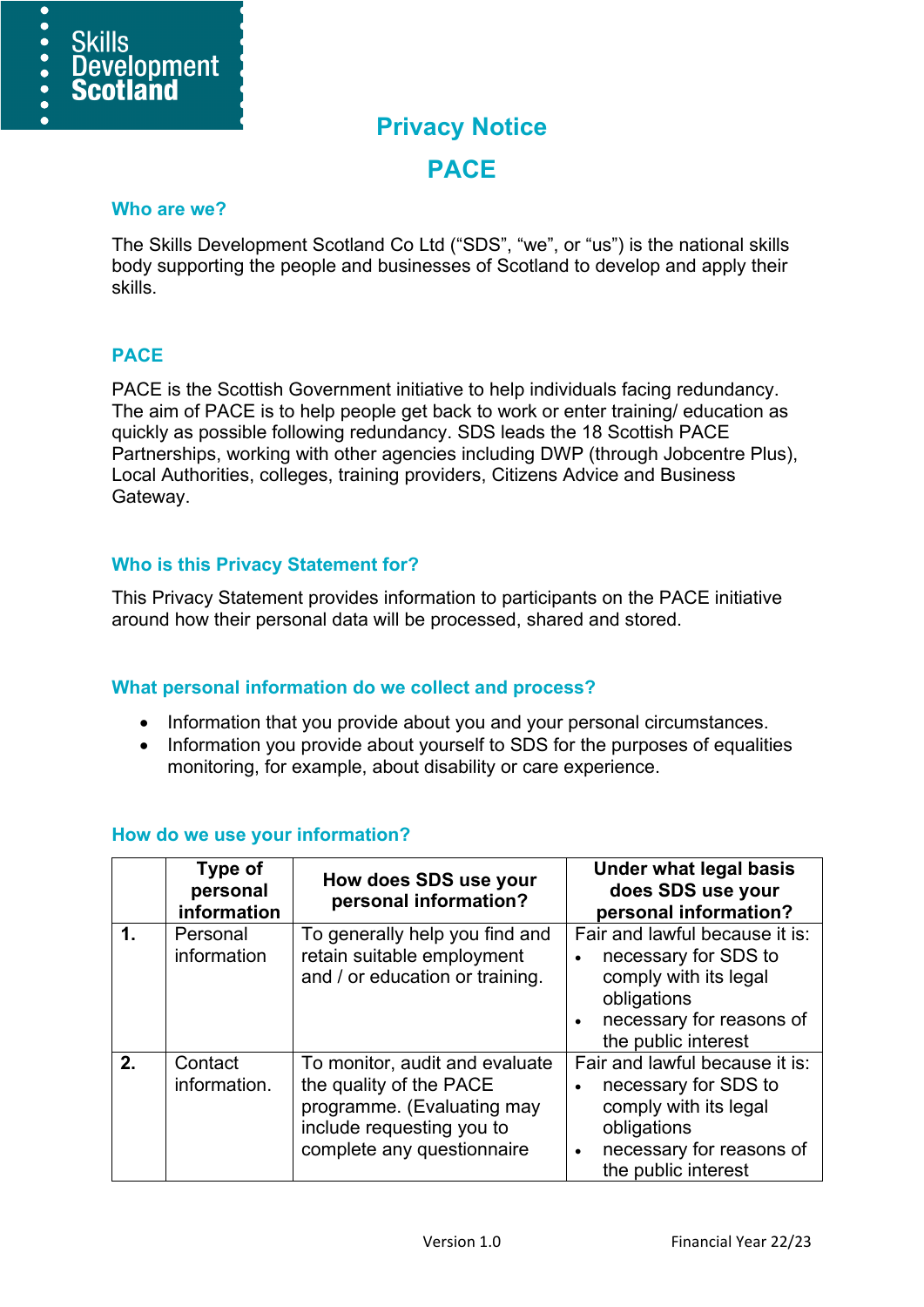|    |                                                                                                                                | issued by or on behalf of SDS<br>and/or Scottish Ministers)                                                                                                                                                          |                                                                                                                                                                                                                                                                                                                             |
|----|--------------------------------------------------------------------------------------------------------------------------------|----------------------------------------------------------------------------------------------------------------------------------------------------------------------------------------------------------------------|-----------------------------------------------------------------------------------------------------------------------------------------------------------------------------------------------------------------------------------------------------------------------------------------------------------------------------|
| 3. | Special<br>category<br>information<br>(e.g.<br>ethnicity,<br>disability,<br>sexual<br>orientation)                             | To carry out equalities<br>monitoring and to ensure we<br>meet our Equality Act 2010<br>obligations                                                                                                                  | Fair and lawful because it is:<br>necessary for SDS to<br>comply with its legal<br>obligations<br>necessary for reasons of<br>$\bullet$<br>substantial public interest                                                                                                                                                      |
| 4. | Contact<br>information.                                                                                                        | To provide information to you<br>about working life, fair work<br>practices and the services and<br>benefits you can access from<br>SDS and other public sector or<br>government bodies in Scotland<br>and/or the UK | Fair and lawful because it is:<br>necessary for reasons of<br>the public interest<br>necessary to fulfil SDS's<br>$\bullet$<br>or any of the other<br>bodies' legitimate<br>interests, where the<br>processing isn't<br>unreasonably<br>detrimental, and doesn't<br>relate to a core obligation<br>of SDS or the other body |
| 5. | Personal<br>information,<br>Special<br>category<br>information<br>(e.g.<br>ethnicity,<br>disability,<br>sexual<br>orientation) | To undertake statistical<br>research regarding the value<br>and impact of the PACE<br>programme and to assist with<br>policy development.                                                                            | Fair and lawful because it is:<br>necessary for SDS to<br>comply with its legal<br>obligations necessary for<br>reasons of the public<br>interest<br>necessary for reasons of<br>$\bullet$<br>substantial public interest                                                                                                   |

## **When might we share your information?**

The information collected shall be held by us or on our behalf and may be passed by us to other public bodies concerned with one or more of the following:

- economic development
- skills development
- awards for vocational qualifications
- maintaining educational standards
- the provision of other public services or benefits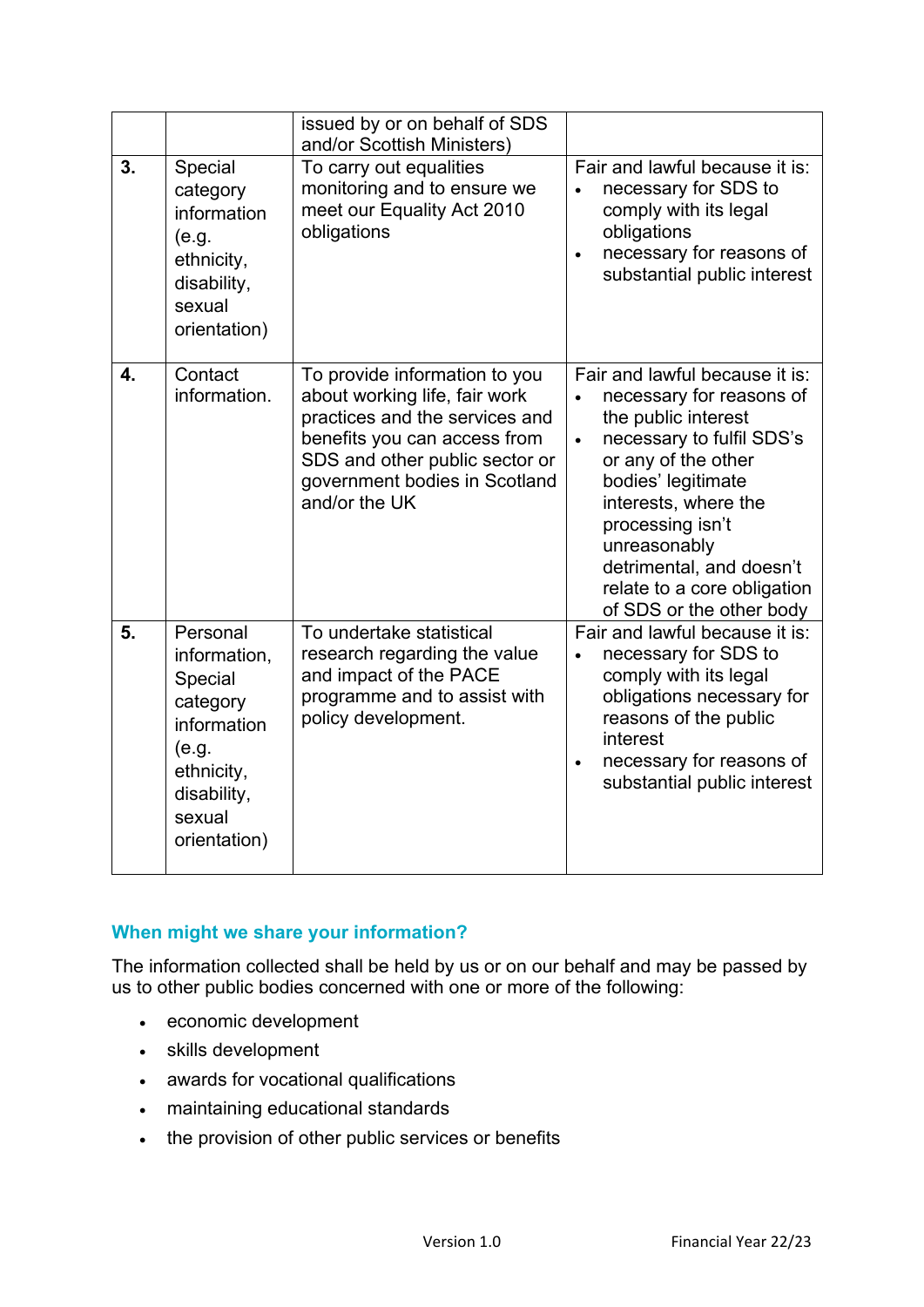• our internal/external auditors in each case, to the extent required to fulfil their respective public functions.

The information you provide to us about aspects such as your ethnicity and religion in the Equality Monitoring Form will be passed to Scottish Government as we are required to report on this information under the Equality Act (2010).

### **How do we protect your information?**

Skills Development Scotland maintain a high standard of both physical and network security designed to protect paper or electronic forms of storage to hold and process your personal information.

Information that we hold about you will be subject to rigorous safeguards to ensure that it isn't accessed or disclosed inappropriately. We also take steps to ensure that your information is not damaged or rendered unavailable to those who have a right to see it.

To meet confidentiality requirements for our customers, stakeholders, and staff, Skills Development Scotland has Confidentiality, Data Protection and Information Technology notices in place and we ensure that staff are fully aware of these and the associated guidance in relation to your personal information. These also apply when we dispose of paper records and delete electronic information in ways that ensure that your information cannot be recreated.

## **How long do we store your information?**

We will hold the personal data you provide to us for a period of 3 years from the date of your last engagement with the PACE initiative.

If you require any further detail or clarification on how long we will keep your personal information for and our reason for doing so, please feel free to get in touch with us through the contact information provided in the contact section below.

### **Your Rights**

Under Data Protection legislation – including the UK GDPR and Data Protection Act 2018 - you have a number of rights in relation to how your personal information is processed.

If you wish to find out what these rights are, please see **[www.sds.co.uk/privacy](http://www.sds.co.uk/privacy)** and get in touch with [DPO@sds.co.uk](mailto:DPO@sds.co.uk) if you wish to find out more information or enact one of those rights.

### **Updating Information**

Please let us know if the personal information which we hold about needs to be corrected or updated.